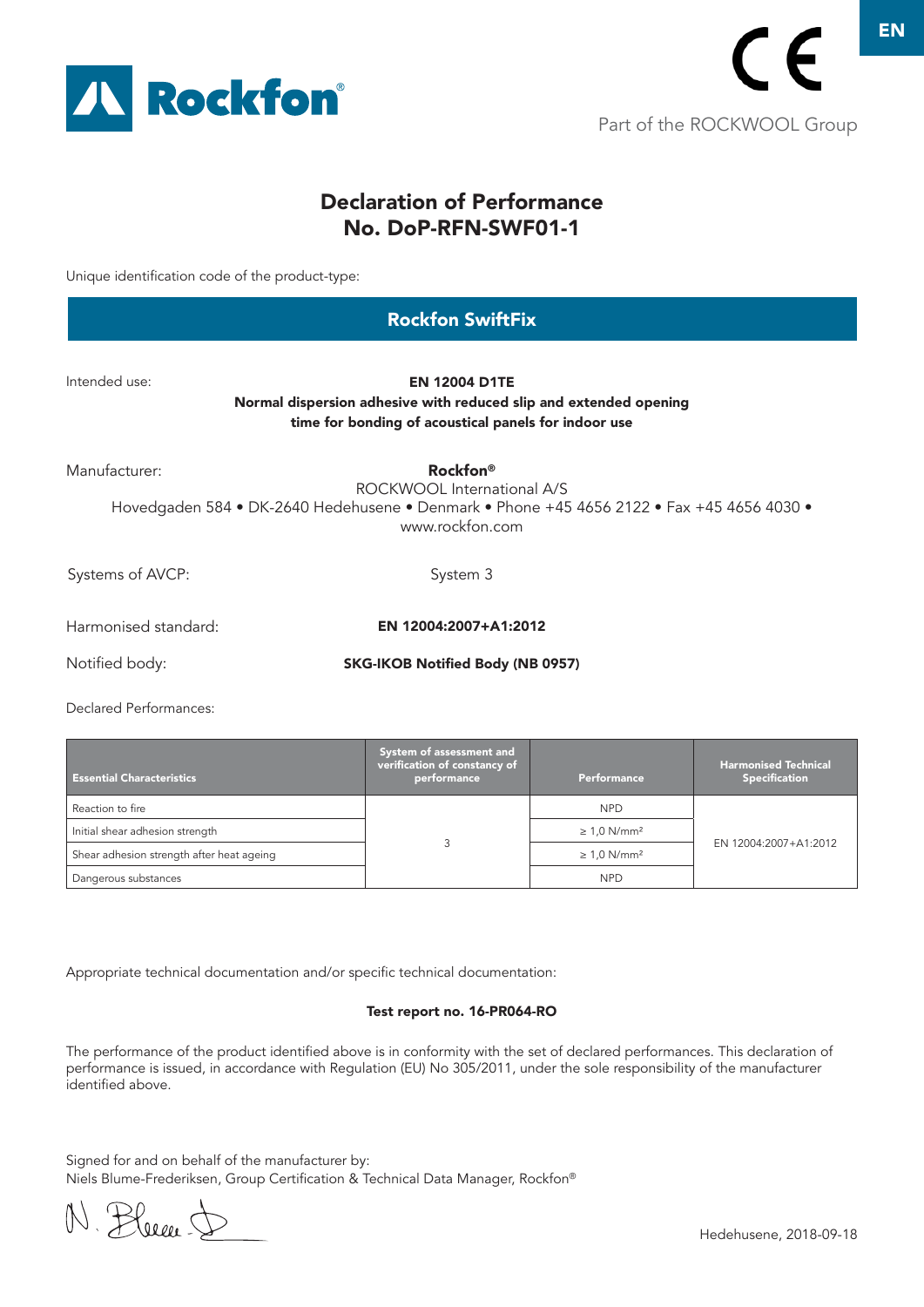

### Déclaration de Performance No. DoP-RFN-SWF01-1

Code d'identification unique du produit type:

| <b>Rockfon SwiftFix</b>                 |                              |                                                                                                                                                                                                                                                                                                                                                                                                                              |  |  |
|-----------------------------------------|------------------------------|------------------------------------------------------------------------------------------------------------------------------------------------------------------------------------------------------------------------------------------------------------------------------------------------------------------------------------------------------------------------------------------------------------------------------|--|--|
| <b>EN 12004 D1TE</b>                    |                              |                                                                                                                                                                                                                                                                                                                                                                                                                              |  |  |
| Rockfon <sup>®</sup><br>www.rockfon.com |                              |                                                                                                                                                                                                                                                                                                                                                                                                                              |  |  |
|                                         |                              |                                                                                                                                                                                                                                                                                                                                                                                                                              |  |  |
| System 3                                |                              |                                                                                                                                                                                                                                                                                                                                                                                                                              |  |  |
|                                         |                              |                                                                                                                                                                                                                                                                                                                                                                                                                              |  |  |
|                                         |                              |                                                                                                                                                                                                                                                                                                                                                                                                                              |  |  |
|                                         |                              |                                                                                                                                                                                                                                                                                                                                                                                                                              |  |  |
| Système d'EVCP                          | <b>Performance</b>           | Norme harmonisée                                                                                                                                                                                                                                                                                                                                                                                                             |  |  |
|                                         | <b>NPD</b>                   |                                                                                                                                                                                                                                                                                                                                                                                                                              |  |  |
|                                         | $\geq 1.0$ N/mm <sup>2</sup> | EN 12004:2007+A1:2012                                                                                                                                                                                                                                                                                                                                                                                                        |  |  |
|                                         | 3                            | Adhésif en dispersion normale, résistant au glissement, avec temps ouvert allongé<br>pour collage de panneaux acoustiques en usage intérieur.<br>ROCKWOOL International A/S<br>Hovedgaden 584 · DK-2640 Hedehusene · Denmark · Phone +45 4656 2122 · Fax +45 4656 4030 ·<br>Système(s) d'évaluation et de vérification de la constance des performances (EVCP):<br>EN 12004:2007+A1:2012<br>SKG-IKOB Notified Body (NB 0957) |  |  |

Documentation technique appropriée et/ou documentation technique spécifique:

Adhérence au cisaillement après vieillissement thermique → 2000 voltons de la 2000 voltons de la 21,0 N/mm² Substances dangereuses NPD

#### Test report no. 16-PR064-RO

Les performances du produit identifié ci-dessus sont conformes aux performances déclarées. Conformément au règlement (UE) no 305/2011, la présente déclaration des performances est établie sous la seule responsabilité du fabricant mentionné ci-dessus.

Signé pour le fabricant et en son nom par: Niels Blume-Frederiksen, Group Certification & Technical Data Manager, Rockfon®

N. Bleeck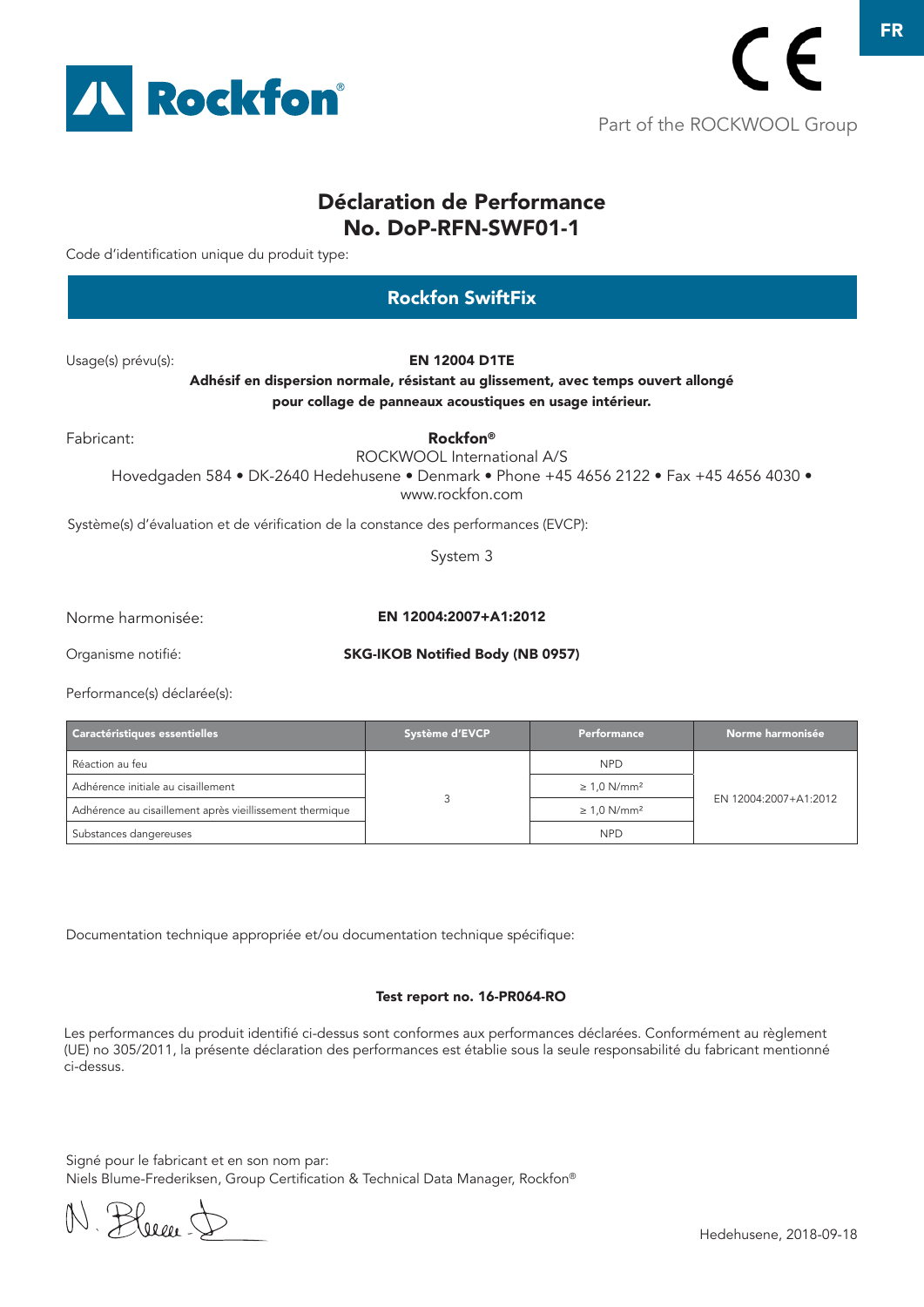

Part of the ROCKWOOL Group

# Leistungserklärung No. DoP-RFN-SWF01-1

Eindeutiger Kenncode des Produkttyps:

# Verwendungszweck(e): Hersteller: System(e) zur Bewertung und Überprüfung der Leistungsbeständigkeit: EN 12004 D1TE Dispersionsklebstoff für normale Anforderungen mit verringertem Abrutschen und verlängerter offener Zeit für Akustikplatten im Innenbereich Rockfon® ROCKWOOL International A/S Hovedgaden 584 • DK-2640 Hedehusene • Denmark • Phone +45 4656 2122 • Fax +45 4656 4030 • www.rockfon.com System 3 Rockfon SwiftFix

Harmonisierte Norm:

EN 12004:2007+A1:2012

Notifizierte Stelle(n):

SKG-IKOB Notified Body (NB 0957)

Erklärte Leistung(en):

| Wesentliche Merkmale                  | <b>AVCP System</b> | Leistung                     | Harmonisierte technische<br><b>Spezifikation</b> |
|---------------------------------------|--------------------|------------------------------|--------------------------------------------------|
| Brandverhalten                        |                    | <b>NPD</b>                   | EN 12004:2007+A1:2012                            |
| Früh-Haftscherfestigkeit              |                    | $\geq 1.0$ N/mm <sup>2</sup> |                                                  |
| Haftscherfestigkeit nach Warmlagerung |                    | $\geq 1.0$ N/mm <sup>2</sup> |                                                  |
| Freisetzung gefährlicher Stoffe       |                    | <b>NPD</b>                   |                                                  |

Angemessene Technische Dokumentation und/oder Spezifische Technische Dokumentation:

#### Test report no. 16-PR064-RO

Die Leistung des vorstehenden Produkts entspricht der erklärten Leistung/den erklärten Leistungen. Für die Erstellung der Leistungserklärung im Einklang mit der Verordnung (EU) Nr. 305/2011 ist allein der obengenannte Hersteller verantwortlich.

Unterzeichnet für den Hersteller und im Namen des Herstellers von: Niels Blume-Frederiksen, Group Certification & Technical Data Manager, Rockfon®

N. Pleese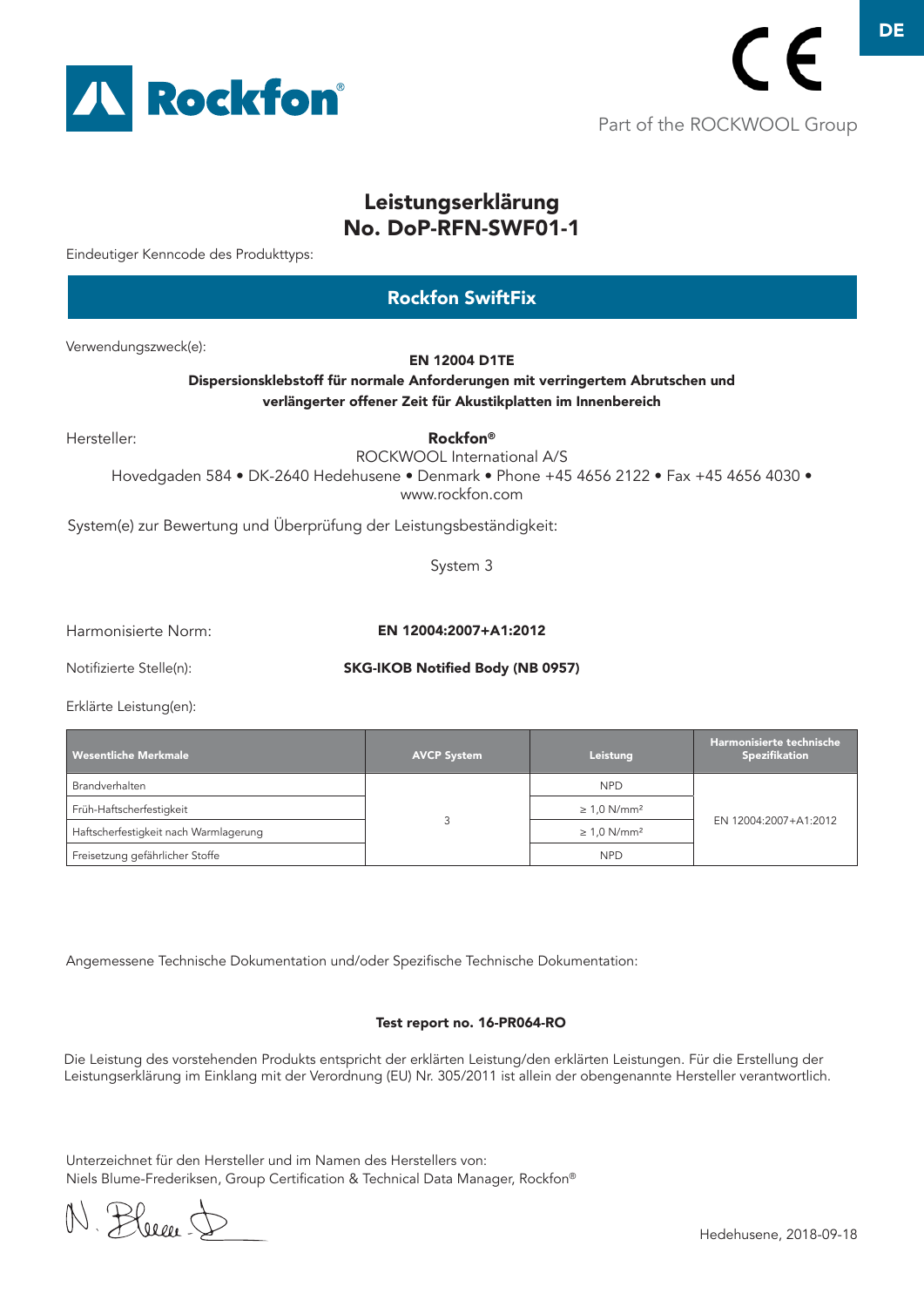

### Dichiarazione di Prestazione No. DoP-RFN-SWF01-1

Codice di identificazione unico del prodotto-tipo:

| <b>Rockfon SwiftFix</b> |                                                                                                                                                                           |  |  |  |
|-------------------------|---------------------------------------------------------------------------------------------------------------------------------------------------------------------------|--|--|--|
| Usi previsti:           | <b>EN 12004 D1TE</b><br>Adesivo a dispersione normale con scivolamento ridotto e tempo aperto<br>prolungato per l'incollaggio di pannelli acustici ad uso interno         |  |  |  |
| Fabbricante:            | <b>Rockfon</b> <sup>®</sup><br>ROCKWOOL International A/S<br>Hovedgaden 584 • DK-2640 Hedehusene • Denmark • Phone +45 4656 2122 • Fax +45 4656 4030 •<br>www.rockfon.com |  |  |  |
| Sistemi di VVCP:        | System 3                                                                                                                                                                  |  |  |  |
| Norma armonizzata:      | EN 12004:2007+A1:2012                                                                                                                                                     |  |  |  |
| Organismi notificati:   | <b>SKG-IKOB Notified Body (NB 0957)</b>                                                                                                                                   |  |  |  |
| Prestazioni dichiarate: |                                                                                                                                                                           |  |  |  |

| Caratteristiche essenziali                    | Sistemi di VVCP | Prestazioni                  | Specifica tecnica<br>armonizzata |
|-----------------------------------------------|-----------------|------------------------------|----------------------------------|
| Reazione al Fuoco                             |                 | <b>NPD</b>                   |                                  |
| Adesione iniziale a taglio                    |                 | $\geq 1.0$ N/mm <sup>2</sup> | EN 12004:2007+A1:2012            |
| Adesione a taglio dopo invecchiamento termico |                 | $\geq 1.0$ N/mm <sup>2</sup> |                                  |
| Sostanze pericolose                           |                 | <b>NPD</b>                   |                                  |

Documentazione tecnica appropriata e/o documentazione tecnica specifica:

#### Test report no. 16-PR064-RO

La prestazione del prodotto sopra identificato è conforme all'insieme delle prestazioni dichiarate. La presente dichiarazione di responsabilità viene emessa, in conformità al regolamento (UE) n. 305/2011, sotto la sola responsabilità del fabbricante sopra identificato

Firmato a nome e per conto del fabbricante da: Niels Blume-Frederiksen, Group Certification & Technical Data Manager, Rockfon®

N. Bleece J